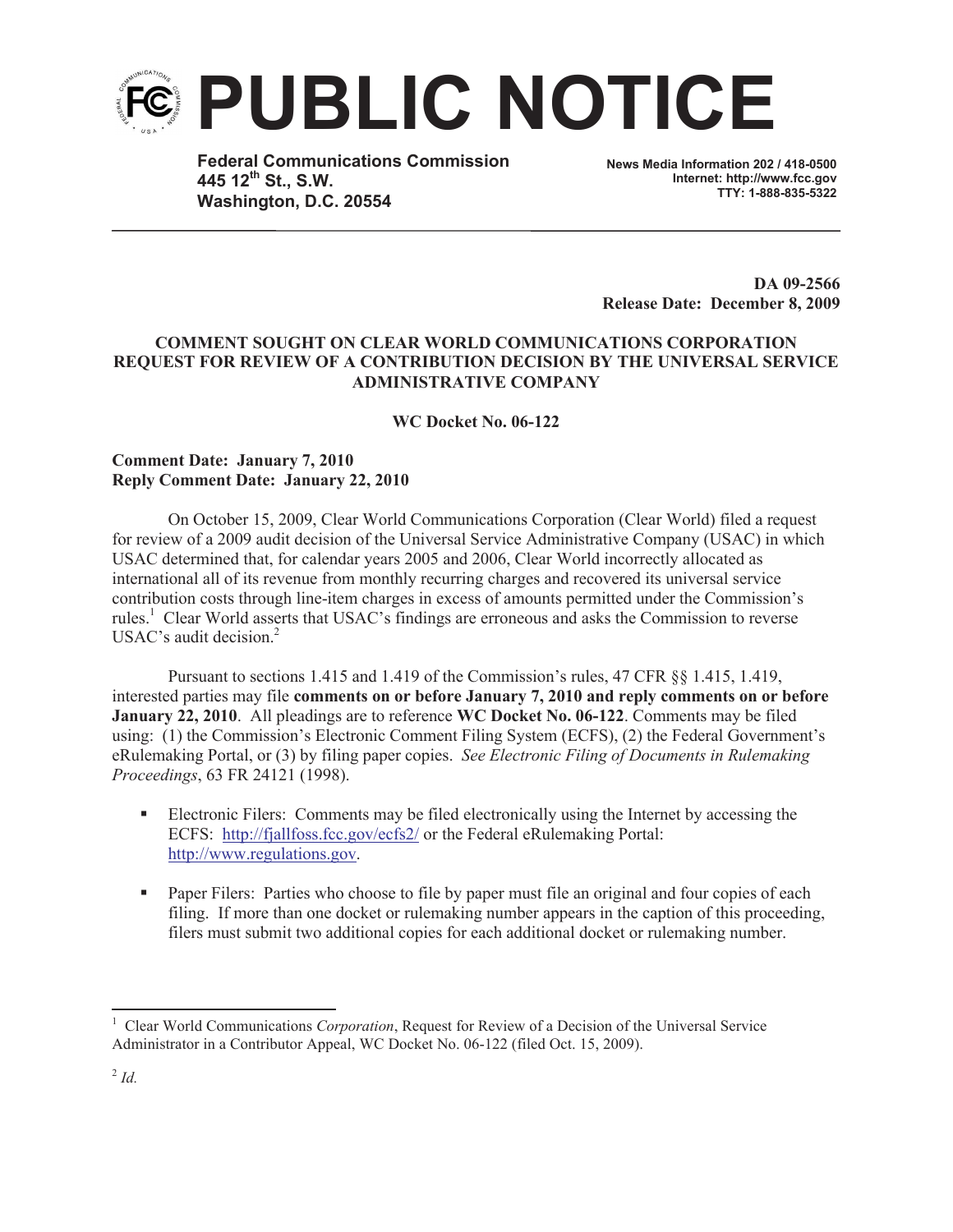Filings can be sent by hand or messenger delivery, by commercial overnight courier, or by firstclass or overnight U.S. Postal Service mail. All filings must be addressed to the Commission's Secretary, Office of the Secretary, Federal Communications Commission.

- § Effective December 28, 2009, all hand-delivered or messenger-delivered paper filings for the Commission's Secretary must be delivered to FCC Headquarters at  $445 \, 12^{th}$  St., SW, Room TW-A325, Washington, DC 20554. All hand deliveries must be held together with rubber bands or fasteners. Any envelopes must be disposed of before entering the building. **PLEASE NOTE**: Through December 24, 2009, the Commission's contractor will receive hand-delivered or messenger-delivered paper filings for the Commission's Secretary at 236 Massachusetts Avenue, NE, Suite 110, Washington, DC 20002. This filing location will be permanently closed after December 24, 2009. The filing hours at both locations are 8:00 a.m. to 7:00 p.m.
- Commercial overnight mail (other than U.S. Postal Service Express Mail and Priority Mail) must be sent to 9300 East Hampton Drive, Capitol Heights, MD 20743.
- **•** U.S. Postal Service first-class, Express, and Priority mail must be addressed to 445  $12<sup>th</sup>$ Street, SW, Washington DC 20554.

People with Disabilities: To request materials in accessible formats for people with disabilities (braille, large print, electronic files, audio format), send an e-mail to fcc504@fcc.gov or call the Consumer & Governmental Affairs Bureau at 202-418-0530 (voice), 202-418-0432 (tty).

## **In addition, one copy of each pleading must be sent to each of the following:**

- (1) The Commission's duplicating contractor, Best Copy and Printing, Inc., 445 12th Street, S.W., Room CY-B402, Washington, D.C. 20554, www.bcpiweb.com; phone: (202) 488-5300 fax: (202) 488- 5563;
- (2) Claudia Fox, Telecommunications Access Policy Division, Wireline Competition Bureau, 445 12th Street, S.W., Room 5-A333, Washington, D.C. 20554; e-mail: Claudia.Fox@fcc.gov; and
- (3) Charles Tyler, Telecommunications Access Policy Division, Wireline Competition Bureau, 445 12th Street, S.W., Room 5-A452, Washington, D.C. 20554; e-mail: Charles.Tyler@fcc.gov.

Filings and comments are also available for public inspection and copying during regular business hours at the FCC Reference Information Center, Portals II, 445 12th Street, S.W., Room CY-A257, Washington, D.C. 20554. They may also be purchased from the Commission's duplicating contractor, Best Copy and Printing, Inc., Portals II, 445 12th Street, S.W., Room CY-B402, Washington, D.C. 20554, telephone: (202) 488-5300, fax: (202) 488-5563, or via e-mail www.bcpiweb.com.

This matter shall be treated as a "permit-but-disclose" proceeding in accordance with the Commission's *ex parte* rules.<sup>3</sup> Persons making oral *ex parte* presentations are reminded that memoranda summarizing the presentations must contain summaries of the substance of the presentation and not merely a listing of the subjects discussed. More than a one or two sentence description of the views and

<sup>3</sup> 47 C.F.R. §§ 1.1200 *et seq*.